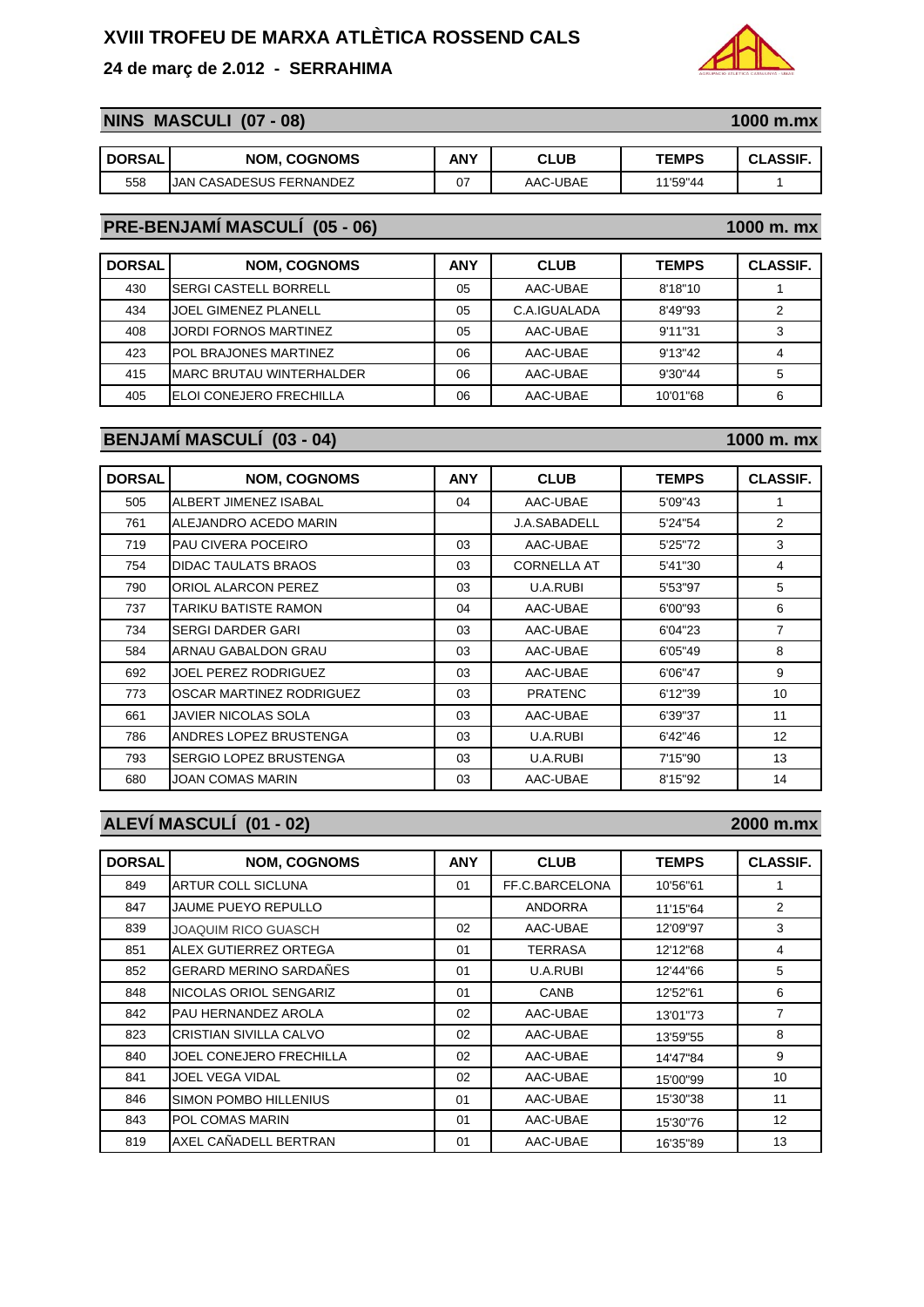## **24 de març de 2.012 - SERRAHIMA**

# **INFANTIL MASCULÍ (99 - 00)** 3000 m.mx

| <b>DORSAL</b> | <b>NOM, COGNOMS</b>              | <b>ANY</b> | <b>CLUB</b>         | TEMPS    | <b>CLASSIF.</b> |
|---------------|----------------------------------|------------|---------------------|----------|-----------------|
| 883           | QUIM PUEYO ARTERO                | $00\,$     | ISS-L'HOSPITALET    | 15'17"50 | 1               |
| 875           | <b>ROGER BLAS ESCUTE</b>         | 00         | CANB                | 16'00"41 | 2               |
| 862           | DANIEL JIMENEZ ISABAL            | 00         | AAC-UBAE            | 16'06"27 | 3               |
| 664           | ANDREI RODRIGUEZ ORTEGA          | 99         | <b>INDEPENDENT</b>  | 16'18"07 | 4               |
| 854           | AARON LAS HERAS RUPEREZ          | 00         | AAC-UBAE            | 17'21"81 | 5               |
| 886           | FERRAN ALBIOL FORA               | 99         | <b>UGE BADALONA</b> | 17'33"18 | 6               |
| 874           | <b>GABRIEL BALLESTER TATARET</b> | 99         | C.M.SANT CUGAT      | 18'25"16 | $\overline{7}$  |
| 878           | JOEL SANCHEZ NOVENSA             | 00         | <b>CORNELLA AT</b>  | 19'21"68 | 8               |
| 866           | <b>IGNASI LOPEZ CASAS</b>        | 99         | AAC-UBAE            | 19'40"09 | 9               |
| 871           | PAU ABELLO SIMON                 | 99         | AAC-UBAE            | 19'40"11 | 10              |
| 856           | ALEJANDRO RUIZ QUERO             | 99         | AAC-UBAE            | 19'57"06 | 11              |
| 880           | <b>RUBEN VERA MASSANA</b>        | 99         | <b>CORNELLA AT</b>  | 19'59"77 | 12              |
| 855           | ALBERT GARCIA CASALENGUA         | 99         | AAC-UBAE            | 20'46"05 | 13              |
| 865           | <b>GABRIEL POMBO HILLENIUS</b>   | 99         | AAC-UBAE            | 20'58"05 | 14              |
| 872           | RAUL VALLMAJO FERRER             | 99         | AAC-UBAE            | 21'53"82 | 15              |
| 858           | ALEX MULERO VILARIÑO             | 99         | AAC-UBAE            | 22'58"05 | 16              |

# **CADET MASCULÍ (97 - 98)** 5000 m.mx

| <b>DORSAL</b> | <b>NOM, COGNOMS</b>          | ANY | <b>CLUB</b>        | <b>TEMPS</b> | <b>CLASSIF.</b> |
|---------------|------------------------------|-----|--------------------|--------------|-----------------|
| 997           | <b>IHECTOR HIDALGO MUÑOZ</b> | 98  | C.A.IGUALADA       | 26'32"55     |                 |
| 996           | <b>MAX PI PORTET</b>         | 98  | C.A.CALELLA        | 28'42"87     |                 |
| 998           | IKEVIN CERRO GUDIÑO          | 98  | <b>CORNELLA AT</b> | 31'30"37     |                 |
| 889           | FRANCESC TAULATS             |     | <b>CORNELLA AT</b> | Desg.        |                 |

### **VETERA MASCULÍ 5000 m.mx**

| <b>DORSAL</b> | <b>NOM, COGNOMS</b>                | <b>ANY</b> | <b>CLUB</b>       | <b>TEMPS</b> | <b>CLASSIF.</b> |
|---------------|------------------------------------|------------|-------------------|--------------|-----------------|
| 182           | <b>FELIX GOMEZ PARRA</b>           | 76         | AAC-UBAE          | 24'02"68     | 1               |
| 410           | LUIS ABADIAS PALACIN               | 59         | <b>PRATENC</b>    | 24'33"98     | 2               |
| 231           | JULIA URRUTIA CARRATALA            | 68         | <b>CANALETAS</b>  | 24'51"49     | 3               |
| 348           | DAVID CERVELLO ESPAÑOL             | 77         | <b>PRATENC</b>    | 25'05"76     | 4               |
| 397           | JOSE LUIS MUÑOZ TORRERO CALDERON   | 75         | <b>PRATENC</b>    | 25'28"48     | 5               |
| 304           | SEBASTIAN VIÑAS NIETO              | 59         | <b>GRANOLLERS</b> | 26'18"69     | 6               |
| 396           | <b>IGNACIO ANGEL ANDRES LARREN</b> | 58         | <b>PRATENC</b>    | 28'36"25     | 7               |
| 252           | EDUARD VIVES VISA                  |            | CANB              | 28'37"38     | 8               |
| 264           | <b>MANUEL VAZQUEZ MARQUEZ</b>      | 58         | <b>CASTELLAR</b>  | 29'24"79     | 9               |
| 891           | ALBERTO CEMBORAIN RODRIGUEZ        | 71         | GAVA              | 29'31"82     | 10              |
| 281           | JOSE ESTEBAN RUIZ CALVO            | 67         | E.PENEDES         | 30'13"24     | 11              |
| 889           | <b>MANUEL MOLERA BARRABES</b>      | 56         | C.A.MANRESA       | 30'39"51     | 12              |
| 228           | JOSEP BERLANDINO FERNANDEZ         | 67         | CANALETAS         | 31'06"37     | 13              |
| 201           | ALBERT RIBAS GUASCH                | 41         | C.A.CALELLA       | 33'38"16     | 14              |
| 302           | SANTIAGO SEGUI GARCIA              |            | <b>GEIEG</b>      | 34'10"89     | 15              |

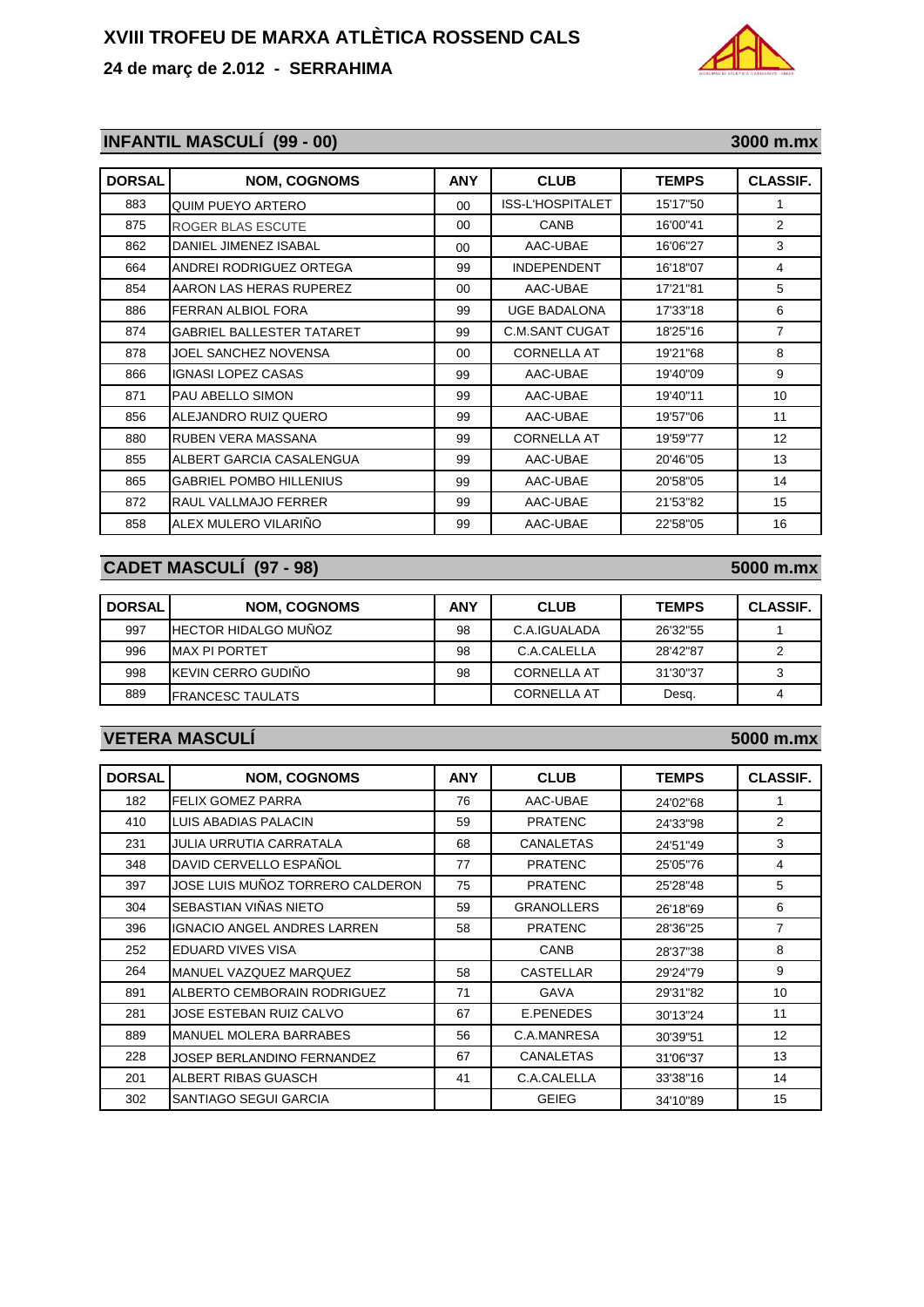#### **24 de març de 2.012 - SERRAHIMA**

### **JUVENIL MASCULÍ (95 - 96)** 10000 m.mx

| <b>DORSAL</b> | <b>NOM, COGNOMS</b>             | <b>ANY</b> | <b>CLUB</b>             | <b>TEMPS</b> | <b>CLASSIF.</b> |
|---------------|---------------------------------|------------|-------------------------|--------------|-----------------|
| 84            | Marc GUERRERO PLAZA             | 95         | ISS-L'HOSPITALET        | 46'21"64     |                 |
| 429           | <b>IVAN ARENAS DE LA FUENTE</b> | 96         | <b>PRATENC</b>          | 46'46"75     | 2               |
| 81            | David ALBURQUERQUE SANCHEZ      | 95         | <b>ISS-L'HOSPITALET</b> | 46'53"49     | 3               |
| 20            | NIL RODES LLORENS               | 96         | C.M.SANT CUGAT          | 48'29"82     |                 |
| 49            | MARIO VIÑAS PICAZO              | 96         | <b>GRANOLLERS</b>       | 52'06"83     | 5               |
| 485           | OSCAR RODRIGUEZ CALVO           | 96         | U.G.E.BADALONA          | 59'06"87     | 6               |

#### **JUNIOR MASCULÍ (93 - 94)** 10000 m.mx

| <b>DORSAL</b>  | <b>NOM. COGNOMS</b>     | <b>ANY</b> | <b>CLUB</b>   | <b>TEMPS</b> | <b>CLASSIF.</b> |
|----------------|-------------------------|------------|---------------|--------------|-----------------|
| 4 <sup>1</sup> | ADRIA GALIN PONS        | 93         | F.C.BARCELONA | 45'56"71     |                 |
| 32             | ICRISTIAN CUROPOS COSTA | 94         | C.A.MANRESA   | 48'48"00     |                 |

#### **PROMESA MASCULÍ (90 - 91 - 92)** 10000 m.mx

| <b>DORSAL</b> | <b>NOM, COGNOMS</b>   | <b>ANY</b> | <b>CLUB</b>   | <b>TEMPS</b> | <b>CLASSIF</b> |
|---------------|-----------------------|------------|---------------|--------------|----------------|
| 643           | ORIOL SOLER GASPAR    | 90         | C.A.LAIETANIA | 47'35"81     |                |
| 644           | <b>IIMANOL MARTIN</b> | 91         | AAC-UBAE      | 50'55"97     |                |

### **SENIOR MASCULÍ SENIOR MASCULÍ 10000 m mx 10000 m.mx**

| <b>DORSAL</b> | <b>NOM, COGNOMS</b>           | <b>ANY</b> | <b>CLUB</b> | <b>TEMPS</b> | <b>CLASSIF.</b> |
|---------------|-------------------------------|------------|-------------|--------------|-----------------|
| 890           | <b>IDAVID PUEYO MINISTRAL</b> | 73         | CAVA        | 46'30"38     |                 |
| 894           | IGNASI MELO VALLS             |            | RUBI        | 49'02"03     |                 |
| 887           | <b>GUILLEM PEREZ ALFRANCA</b> | 83         | C.A.MANRESA | 51'51"77     |                 |

#### **CLASIFICACIO GENERAL MASCULINA CLASIFICACIO GENERAL 10000 m mx 10000 m.mx**

| <b>DORSAL</b> | <b>NOM, COGNOMS</b>             | <b>ANY</b> | <b>CLUB</b>       | <b>TEMPS</b> | <b>CLASSIF.</b> |
|---------------|---------------------------------|------------|-------------------|--------------|-----------------|
| 41            | ADRIA GALIN PONS                | 93         | F.C.BARCELONA     | 45'56"71     |                 |
| 84            | Marc GUERRERO PLAZA             | 95         | ISS-L'HOSPITALET  | 46'21"64     | 2               |
| 890           | DAVID PUEYO MINISTRAL           | 73         | CAVA              | 46'30"38     | 3               |
| 429           | <b>IVAN ARENAS DE LA FUENTE</b> | 96         | <b>PRATENC</b>    | 46'46"75     | 4               |
| 81            | David ALBURQUERQUE SANCHEZ      | 95         | ISS-L'HOSPITALET  | 46'53"49     | 5               |
| 643           | ORIOL SOLER GASPAR              | 90         | C.A.LAIETANIA     | 47'35"81     | 6               |
| 20            | NIL RODES LLORENS               | 96         | C.M.SANT CUGAT    | 48'29"82     | 7               |
| 32            | CRISTIAN CUROPOS COSTA          | 94         | C.A.MANRESA       | 48'48"00     | 8               |
| 894           | <b>IGNASI MELO VALLS</b>        |            | <b>RUBI</b>       | 49'02"03     | 9               |
| 644           | <b>IMANOL MARTIN</b>            | 91         | AAC-UBAE          | 50'55"97     | 10              |
| 887           | <b>GUILLEM PEREZ ALFRANCA</b>   | 83         | C.A.MANRESA       | 51'51"77     | 11              |
| 49            | MARIO VIÑAS PICAZO              | 96         | <b>GRANOLLERS</b> | 52'06"83     | 12              |
| 485           | OSCAR RODRIGUEZ CALVO           | 96         | U.G.E.BADALONA    | 59'06"87     | 13              |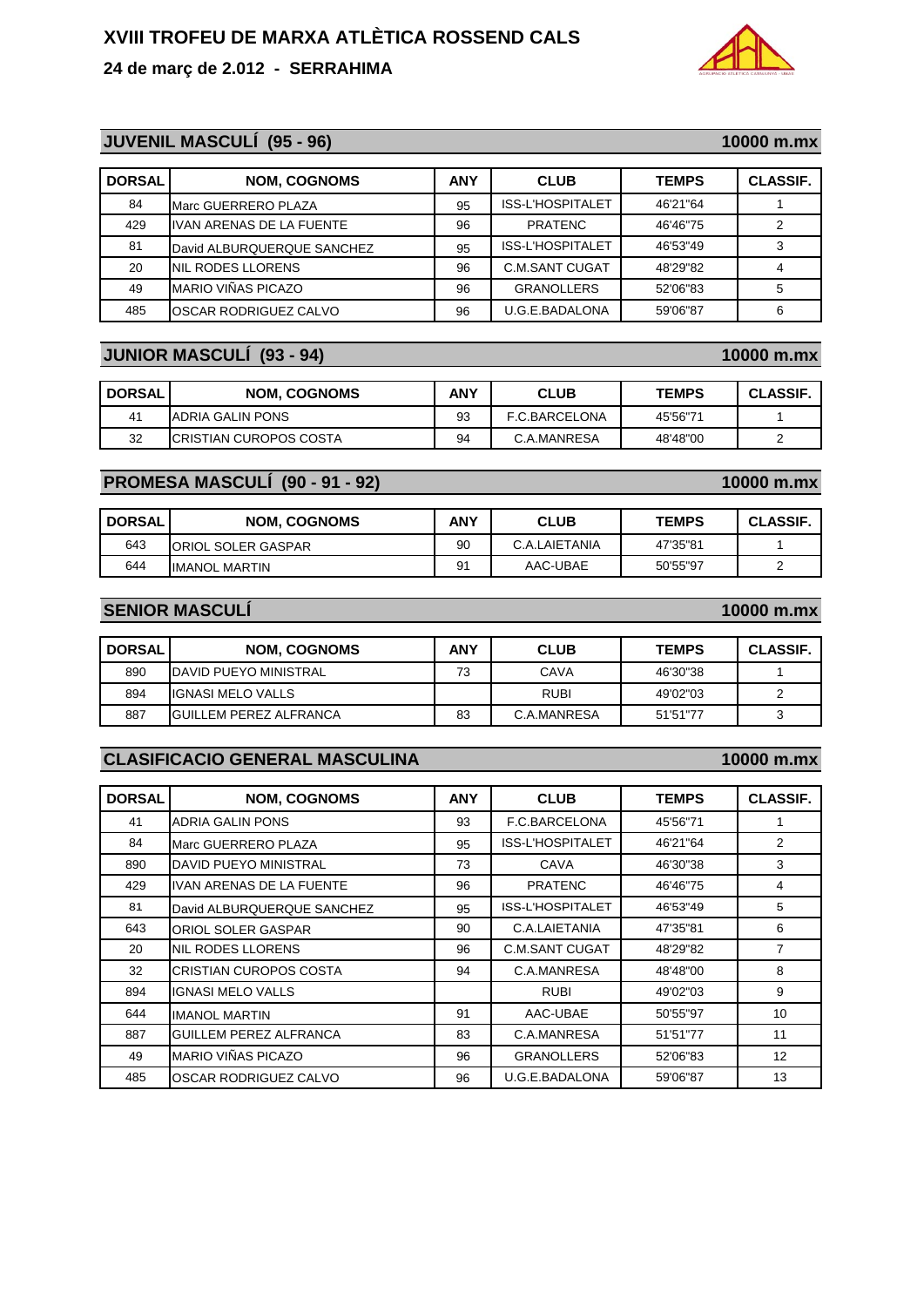### **24 de març de 2.012 - SERRAHIMA**

## **NINS FEMENI (07 - 08)** 1000 m.mx

| <b>DORSAL</b> | <b>NOM, COGNOMS</b> | ANY | <b>CLUB</b> | <b>TEMPS</b> | <b>CLASSIF</b> |
|---------------|---------------------|-----|-------------|--------------|----------------|
| 555           | JUDITH DARDER GARI  | 07  | AAC-UBAE    | 9'48"84      |                |

# **PRE-BENJAMÍ FEMENI (05 - 06)** 1000 m.mx

| <b>DORSAL</b> | <b>NOM, COGNOMS</b>       | <b>ANY</b> | <b>CLUB</b><br>יי | <b>TEMPS</b> | <b>_ASSIF</b><br>uL. |
|---------------|---------------------------|------------|-------------------|--------------|----------------------|
| 349           | JULIA<br>، ARMENGOL PARRA | 05         | AAC-UBAE          | 8'39"11      |                      |

### **BENJAMÍ FEMENI (03 - 04)** 1000 m. mx

| <b>DORSAL</b> | <b>NOM, COGNOMS</b>            | <b>ANY</b> | <b>CLUB</b>        | <b>TEMPS</b> | <b>CLASSIF.</b>   |
|---------------|--------------------------------|------------|--------------------|--------------|-------------------|
| 610           | <b>JUDIT BOHILS TENAS</b>      | 03         | C.A.CALELLA        | 5'26"72      |                   |
| 518           | <b>CLARA LAS HERAS RUPEREZ</b> | 03         | AAC-UBAE           | 5'57"77      | $\overline{2}$    |
| 612           | LAURA GIMENEZ PLANELL          | 04         | C.A.IGUALADA       | 6'15"82      | 3                 |
| 600           | JULIA PUEYO REPULLO            |            | ANDORRA            | 6'25"72      | 4                 |
| 618           | ELENA GARCIA ARQUE             | 03         | E.PENEDES          | 6'28"26      | 5                 |
| 558           | <b>MARINA ABELLO SIMON</b>     | 04         | AAC-UBAE           | 6'37"17      | 6                 |
| 531           | DUNA MALET ARMENGOL            | 03         | AAC-UBAE           | 6'44"21      | $\overline{7}$    |
| 625           | DAINARA GARCIA VEGAS           | 04         | <b>PRATENC</b>     | 6'49"88      | 8                 |
| 533           | ELIA GARCIA ROVIRA             | 04         | AAC-UBAE           | 7'00"60      | 9                 |
| 555           | LAIA CANTARELL DELGADO         | 04         | AAC-UBAE           | 7'00"65      | 10                |
| 576           | RUTH BRONCANO SOPENA           | 04         | AAC-UBAE           | 7'03"37      | 11                |
| 564           | NEREA GUMA BERRAR              | 03         | AAC-UBAE           | 7'23"47      | $12 \overline{ }$ |
| 616           | ASHA SANCHEZ NOVENSA           | 04         | <b>CORNELLA AT</b> | 7'38"70      | 13                |
| 516           | CARLA CASADESUS FERNANDEZ      | 03         | AAC-UBAE           | 7'55"76      | 14                |

# **ALEVÍ FEMENI (01 - 02) 2000 m.mx**

| <b>DORSAL</b> | <b>NOM, COGNOMS</b>     | <b>ANY</b> | <b>CLUB</b>         | <b>TEMPS</b> | <b>CLASSIF.</b>   |
|---------------|-------------------------|------------|---------------------|--------------|-------------------|
| 671           | ALEXIA PALOMERO DONADEU | 02         | AAC-UBAE            | 10'58"96     | 1                 |
| 747           | MIREIA BOHILS TENAS     | 01         | C.A.CALELLA         | 11'27"59     | 2                 |
| 755           | ELENA MARTINEZ GONZALEZ | 02         | <b>CORNELLA AT</b>  | 11'47"71     | 3                 |
| 763           | CARLA LOPEZ CAÑAVERAS   | 01         | E. PENEDES          | 11'58"28     | 4                 |
| 787           | ANDREA VIZUETE BRUSAU   | 01         | <b>UGE BADALONA</b> | 12'49"66     | 5                 |
| 757           | PAOLA SAYAGO CEREZO     | 01         | <b>CORNELLA AT</b>  | 13'27"11     | 6                 |
| 699           | CARLA FERRE SANCHEZ     | 02         | AAC-UBAE            | 14'15"80     | $\overline{7}$    |
| 777           | ENYA BAENA MARTINEZ     | 01         | <b>TERRASA</b>      | 14'40"51     | 8                 |
| 744           | PAULA ARMENGOL PARRA    | 02         | AAC-UBAE            | 14'45"89     | 9                 |
| 672           | ANDREA ILLA OVIEDO      | 01         | AAC-UBAE            | 14'51"72     | 10                |
| 697           | ANDREA SIVILLA CALVO    | 01         | AAC-UBAE            | 15'08"68     | 11                |
| 781           | ALBA ALARCON PEREZ      | 01         | U.A.RUBI            | 15'24"13     | $12 \overline{ }$ |
| 703           | HELENA NUÑEZ DIAZ       | 02         | AAC-UBAE            | 15'41"21     | 13                |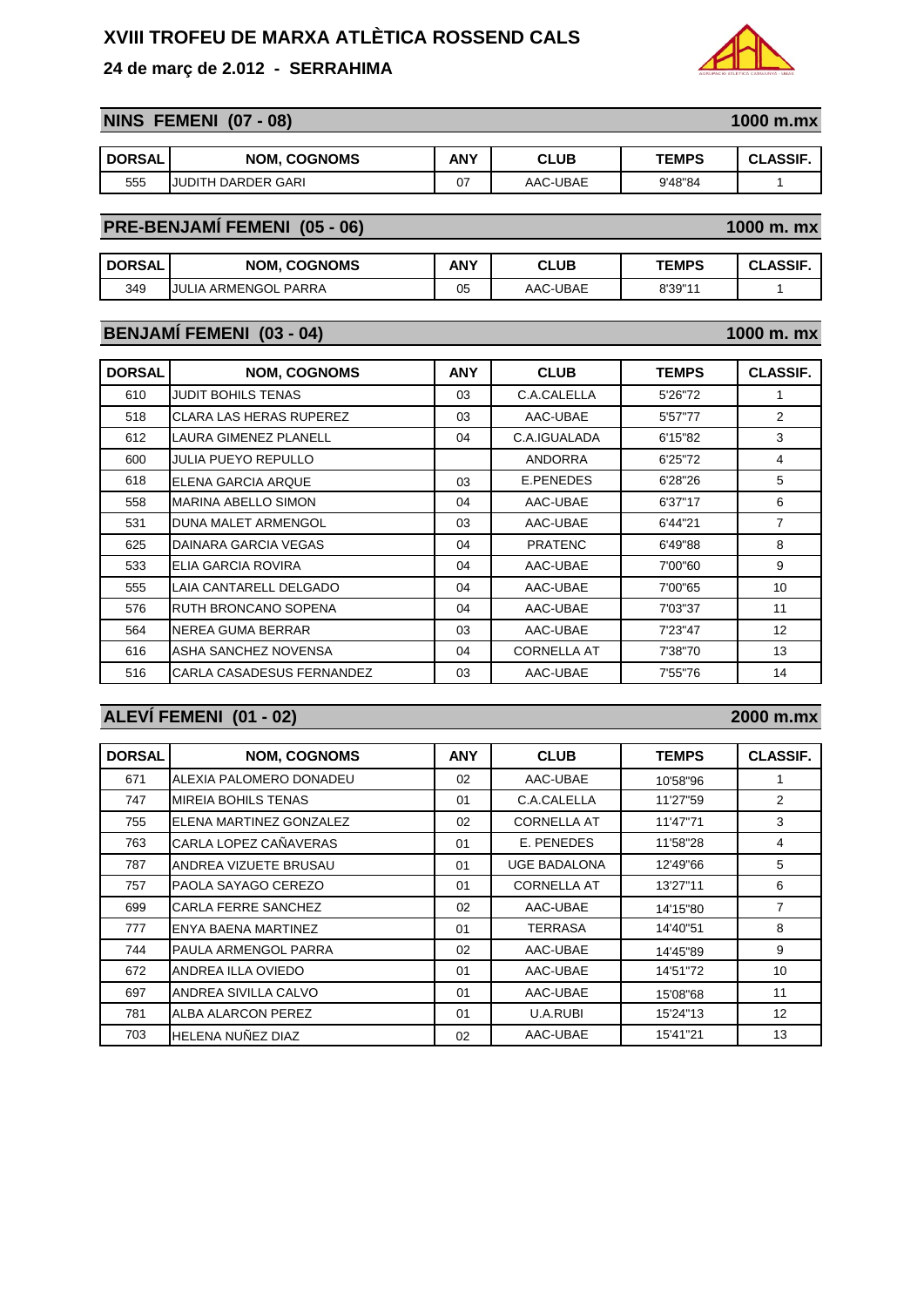### **24 de març de 2.012 - SERRAHIMA**

# **INFANTIL FEMENI** (99 - 00) 3000 m.mx

| <b>DORSAL</b> | <b>NOM, COGNOMS</b>            | <b>ANY</b> | <b>CLUB</b>             | <b>TEMPS</b> | <b>CLASSIF.</b> |
|---------------|--------------------------------|------------|-------------------------|--------------|-----------------|
| 635           | Alicia CASTEJON LATRAS         | 99         | <b>ISS-L'HOSPITALET</b> | 15'24"72     | 1               |
| 624           | <b>MARIONA GARCIA ROVIRA</b>   | $00 \,$    | AAC-UBAE                | 16'31"89     | 2               |
| 632           | <b>JULIA DE TORRES GIMENO</b>  | $00\,$     | <b>CORNELLA AT</b>      | 16'38"26     | 3               |
| 636           | <b>GEORGINA RUIZ BETLEJ</b>    | 99         | PALAFRUGELL             | 17'38"85     | 4               |
| 639           | <b>MARTA LIEBANAS SERRANO</b>  | $00\,$     | <b>TERRASA</b>          | 17'48"49     | 5               |
| 637           | OLGA ROVIRA MONTANE            | 99         | <b>PRATENC</b>          | 17'51"50     | 6               |
| 642           | <b>IRENE LOPEZ BRUSTENGA</b>   | 00         | U.A.RUBI                | 18'21"71     | $\overline{7}$  |
| 626           | NIRUTA LOPE GONZALEZ           | 99         | AAC-UBAE                | 18'28"59     | 8               |
| 638           | JUDITH GUTIERREZ ORTEGA        | 99         | <b>TERRASA</b>          | 18'39"87     | 9               |
| 629           | MIREIA AMBROS VIVANCOS         | $00 \,$    | C.A.CALELLA             | 18'41"52     | 10              |
| 614           | CLARA GABALDON GRAU            | $00 \,$    | AAC-UBAE                | 18'50"92     | 11              |
| 633           | LAURA SONEIRA CASTRO           | 99         | <b>CORNELLA AT</b>      | 19'18"46     | 12              |
| 641           | BERTA OLMOS GONZALEZ           | 00         | U.A.RUBI                | 19'31"72     | 13              |
| 605           | ALEXANDRA CIVERA POCEIRO       | 99         | AAC-UBAE                | 20'47"56     | 14              |
| 607           | ANDREA CIVERA POCEIRO          | $00\,$     | AAC-UBAE                | 21'03"39     | 15              |
| 611           | ARAMI ROJAS WEINGARTSHOFER     | 99         | AAC-UBAE                | 23'04"27     | 16              |
| 627           | NURIA SOLSONA SADURNI          | $00 \,$    | AAC-UBAE                | 23'04"77     | 17              |
| 617           | <b>JUDIT PEREZ PEREZ</b>       | 99         | AAC-UBAE                | 23'07"33     | 18              |
| 609           | ANGELA PASTOR DIAZ             | 99         | AAC-UBAE                | 23'08"43     | 19              |
| 619           | <b>JULIA FERNANDEZ HERMOSO</b> | 99         | AAC-UBAE                | 23'08"48     | 20              |
| 602           | <b>AGNES BLANCH FARRE</b>      | 99         | AAC-UBAE                | 23'47"99     | 21              |

# **CADET FEMENI (97 - 98)** 3000 m.mx

| <b>DORSAL</b> | <b>NOM, COGNOMS</b>               | <b>ANY</b> | <b>CLUB</b>             | <b>TEMPS</b> | <b>CLASSIF.</b> |
|---------------|-----------------------------------|------------|-------------------------|--------------|-----------------|
| 942           | <b>TABATA CANO VEGAS</b>          | 98         | <b>PRATENC</b>          | 16'17"52     |                 |
| 824           | <b>MARIA NICOLAS SOLA</b>         | 98         | AAC-UBAE                | 16'21"86     | 2               |
| 820           | ALBA SERRANO MEDINA               | 97         | AAC-UBAE                | 16'51"11     | 3               |
| 825           | MARINA GONZALEZ SORRIBES          | 98         | AAC-UBAE                | 18'30"09     | 4               |
| 831           | NATALIA NUÑEZ CASTRO              | 98         | <b>ISS-L'HOSPITALET</b> | 18'31"32     | 5               |
| 822           | <b>JULIA PELEGRIN BALLESTEROS</b> | 97         | AAC-UBAE                | 18'42"89     | 6               |
| 827           | <b>MARTA RIQUELME PALACIO</b>     | 97         | GAVA                    | 19'06"75     | 7               |
| 826           | <b>LAURA PRELEZ ALCAIDE</b>       | 98         | <b>GAVA</b>             | 19'19"93     | 8               |
| 829           | <b>BERTA AYMERICH FERRER</b>      |            | <b>GEIEG</b>            | 19'38"01     | 9               |
| 832           | LIDIA BALLESTEROS IBORRA          | 98         | <b>PRATENC</b>          | 19'45"55     | 10              |
| 828           | SUSANA ESTEBAN AUDINA             | 98         | GAVA                    | 20'44"41     | 11              |

### **JUVENIL FEMENI** (95 - 96) 5000 m.mx

| <b>DORSAL</b> | <b>NOM. COGNOMS</b>             | ANY | <b>CLUB</b>             | <b>TEMPS</b> | <b>CLASSIF.</b> |
|---------------|---------------------------------|-----|-------------------------|--------------|-----------------|
| 896           | ANNA GALIN PONS                 | 95  | F.C.BARCELONA           | 26'00"19     |                 |
| 898           | LORENA PEDRERO DUARTE           | 95  | <b>ISS-L'HOSPITALET</b> | 26'58"53     |                 |
| 897           | <b>MARTA GIRONA ALARCON</b>     |     | <b>GFIFG</b>            | 29'18"41     |                 |
| 900           | <b>IMARIONA MARTINEZ VALERO</b> | 96  | U.G.E.BADALONA          | 31'39"55     |                 |

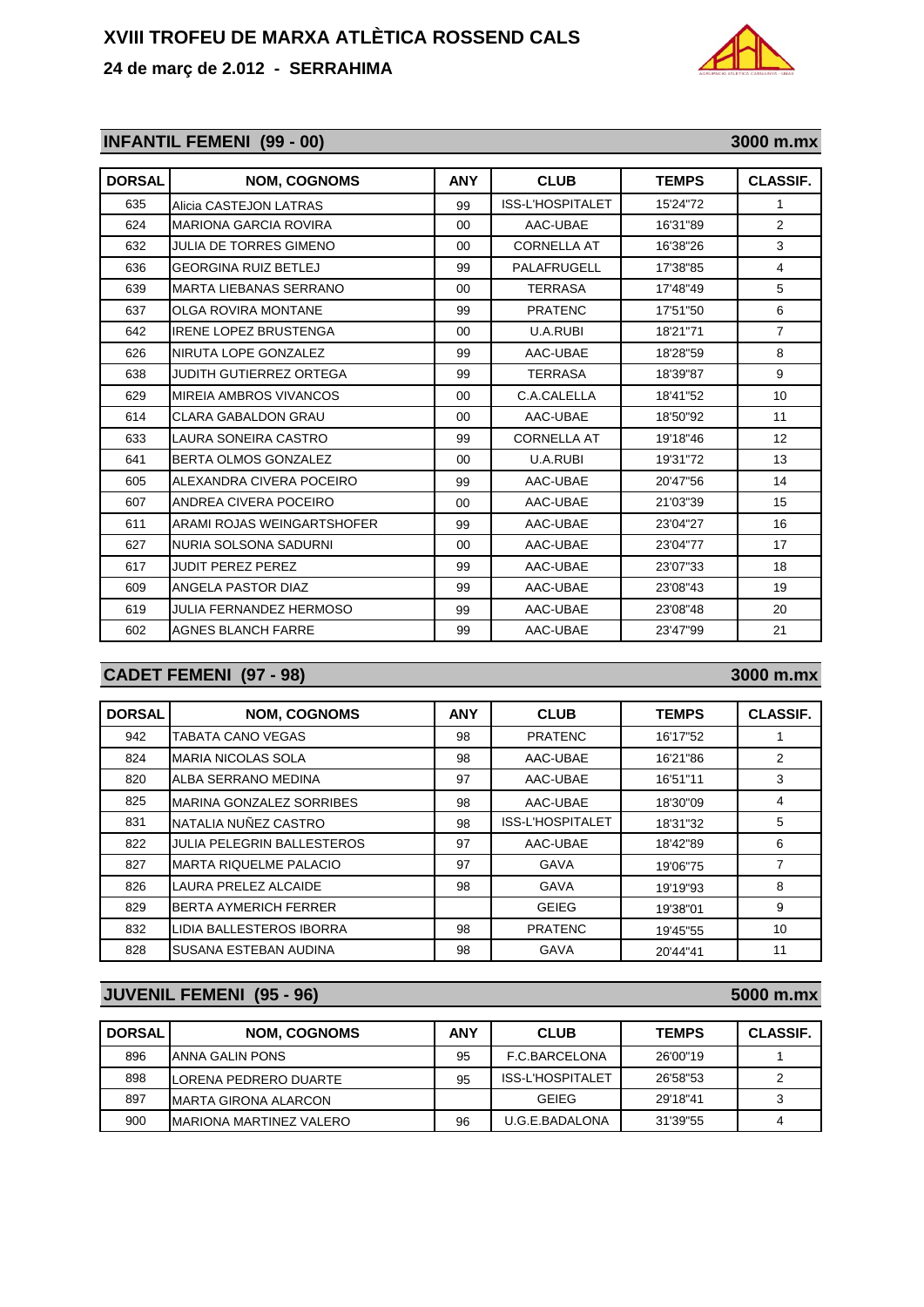# **24 de març de 2.012 - SERRAHIMA**

## **JUNIOR FEMENI (93 - 94)** 5000 m.mx

| <b>DORSAL</b> | <b>NOM. COGNOMS</b>  | <b>ANY</b> | <b>CLUB</b>    | <b>TEMPS</b> | <b>CLASSIF.</b> |
|---------------|----------------------|------------|----------------|--------------|-----------------|
| 901           | ANNA VILADOMS LOPEZ  | 94         | U.G.E.BADALONA | 29'19"13     |                 |
| 902           | IMAR JUAREZ GALLARDO | 93         | AAC-UBAE       | 25'44"02     |                 |
| 903           | ALOMA VIVES JUAN     |            | <b>CANB</b>    | 36'48"90     |                 |

### **PROMESA FEMENI (90 - 91 - 92)** 5000 m.mx

| <b>DORSAL</b> | <b>NOM, COGNOMS</b>           | ANY | <b>CLUB</b>  | <b>TEMPS</b> | <b>CLASSIF</b> |
|---------------|-------------------------------|-----|--------------|--------------|----------------|
| 904           | <b>ISILVIA GONZALEZ CAMPS</b> | 92  | C.A.IGUALADA | 32'14"90     |                |

#### **SENIOR FEMENÍ** 5000 m.mx

| <b>DORSAL</b> | <b>NOM. COGNOMS</b>            | <b>ANY</b> | <b>CLUB</b>   | <b>TEMPS</b> | <b>CLASSIF</b> |
|---------------|--------------------------------|------------|---------------|--------------|----------------|
| 906           | <b>IRAQUEL GONZALEZ CAMPOS</b> | 89         | AAC-UBAE      | 22'03"15     |                |
| 905           | <b>ISONATA MILUSAUKAITE</b>    | 79         | F.C.BARCELONA | 22'36"51     |                |

### **VETERA FEMENÍ 5000 m.mx**

| <b>DORSAL</b> | <b>NOM. COGNOMS</b>      | ANY | <b>CLUB</b>    | <b>TEMPS</b> | <b>CLASSIF.</b> |
|---------------|--------------------------|-----|----------------|--------------|-----------------|
| 655           | ICRISTINA FERNANDEZ RIBA | 71  | <b>PRATENC</b> | 24'02"87     |                 |
| 649           | ICARME ROBLES RIUS       | 71  | C.A.MANRESA    | 26'13"63     |                 |
| 654           | ICARMEN GARCIA FRONTONS  | 60  | <b>PRATENC</b> | 28'09"38     |                 |

### **CLASIFICACIO GENERAL FEMENINA 5000 m.mx**

| <b>DORSAL</b> | <b>NOM, COGNOMS</b>            | <b>ANY</b> | <b>CLUB</b>      | <b>TEMPS</b> | <b>CLASSIF.</b> |
|---------------|--------------------------------|------------|------------------|--------------|-----------------|
| 906           | RAQUEL GONZALEZ CAMPOS         | 89         | AAC-UBAE         | 22'03"15     | 1               |
| 905           | SONATA MILUSAUKAITE            | 79         | F.C.BARCELONA    | 22'36"51     | 2               |
| 655           | CRISTINA FERNANDEZ RIBA        | 71         | <b>PRATENC</b>   | 24'02"87     | 3               |
| 902           | MAR JUAREZ GALLARDO            | 93         | AAC-UBAE         | 25'44"02     | 4               |
| 896           | ANNA GALIN PONS                | 95         | F.C.BARCELONA    | 26'00"19     | 5               |
| 649           | <b>CARME ROBLES RIUS</b>       | 71         | C.A.MANRESA      | 26'13"63     | 6               |
| 898           | LORENA PEDRERO DUARTE          | 95         | ISS-L'HOSPITALET | 26'58"53     | $\overline{7}$  |
| 654           | <b>CARMEN GARCIA FRONTONS</b>  | 60         | <b>PRATENC</b>   | 28'09"38     | 8               |
| 897           | <b>MARTA GIRONA ALARCON</b>    |            | <b>GEIEG</b>     | 29'18"41     | 9               |
| 901           | ANNA VILADOMS LOPEZ            | 94         | U.G.E.BADALONA   | 29'19"13     | 10              |
| 900           | <b>MARIONA MARTINEZ VALERO</b> | 96         | U.G.E.BADALONA   | 31'39"55     | 11              |
| 904           | SILVIA GONZALEZ CAMPS          | 92         | C.A.IGUALADA     | 32'14"90     | 12              |
| 903           | ALOMA VIVES JUAN               |            | <b>CANB</b>      | 36'48"90     | 13              |

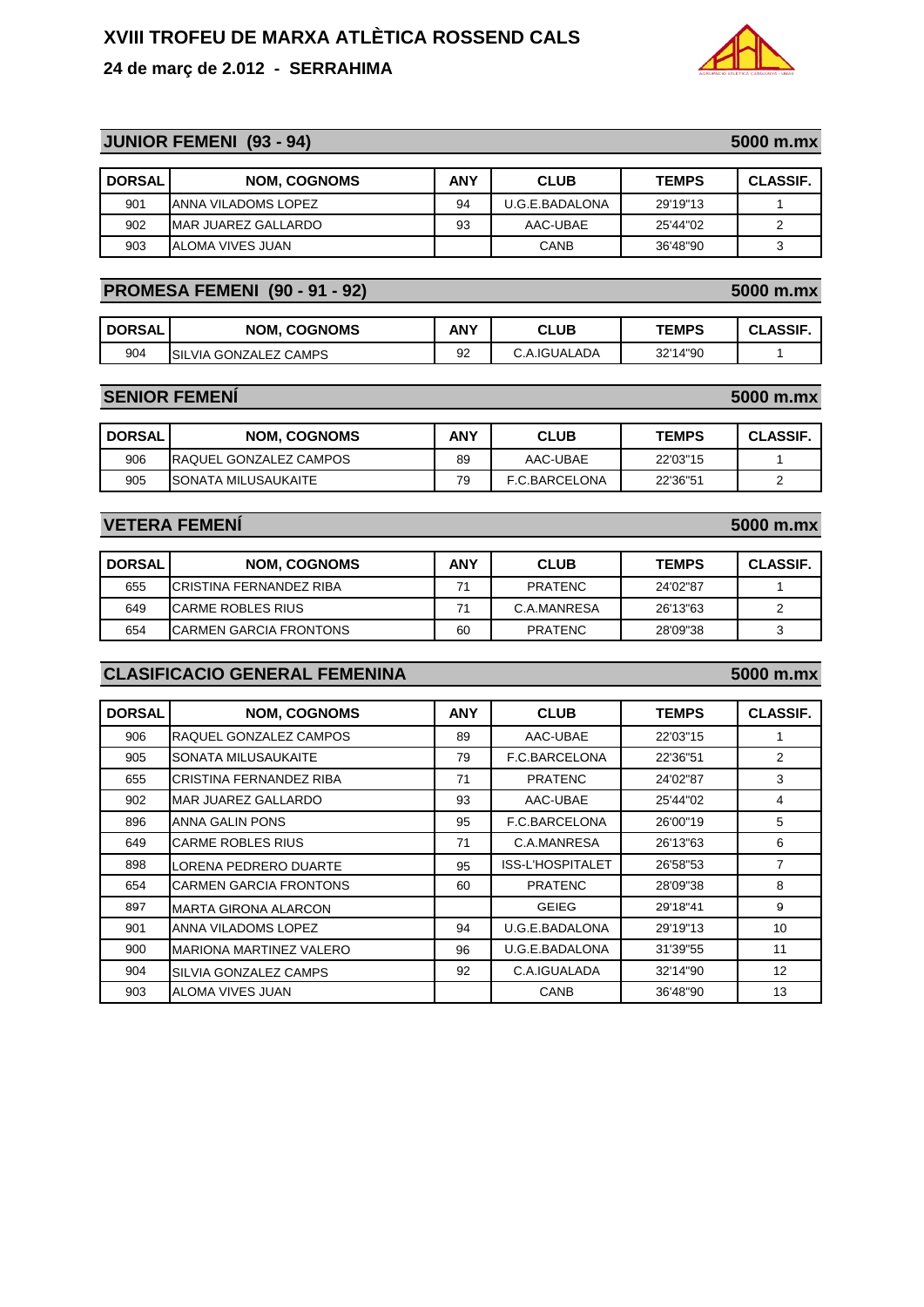# **VII TROFEU MAR GOMEZ VII TROFEU JOAQUIM RISUEÑO**





| 100 m.II MASCULI             |    | <b>TROFEU MAR GOMEZ</b> |                |  |  |  |  |  |  |
|------------------------------|----|-------------------------|----------------|--|--|--|--|--|--|
|                              |    |                         | Vent: $+0,0$   |  |  |  |  |  |  |
| <b>JOAN FERRANDO RAVELLA</b> | 92 | AAC-UBAE                | 11"52          |  |  |  |  |  |  |
| DAVID GARCIA ORDOÑEZ         | 97 | AAC-UBAE                | 11"67          |  |  |  |  |  |  |
| <b>ALEIX PI PORTET</b>       | 96 | C.A.CALELLA             | 11"71          |  |  |  |  |  |  |
| <b>NORMAN LOPEZ SANCHEZ</b>  | 96 | C.A.MANRESA             | 11"94          |  |  |  |  |  |  |
| MIGUEL A. LOPEZ              | 92 | U.A.BARBERA             | Desq Art 162.7 |  |  |  |  |  |  |
|                              |    |                         | Vent: $+0.2$   |  |  |  |  |  |  |
| <b>ALBERT MARCO FERRER</b>   | 92 | <b>MARTORELL</b>        | 11"98          |  |  |  |  |  |  |
| MARCEL GALOFRE PENACHO       | 96 | AAC-UBAE                | 11"99          |  |  |  |  |  |  |
| JOAN SALA GARRIGA            | 97 | AAC-UBAE                | 12"28          |  |  |  |  |  |  |
| ROGER PUIGDOMENECH           | 97 | AAC-UBAE                | 12"69          |  |  |  |  |  |  |
| <b>GERARD LOPEZ GARCIA</b>   | 96 | AAC-UBAE                | 13"04          |  |  |  |  |  |  |
| <b>ERIK RODRIGUEZ LACRUZ</b> | 97 | <b>CA NOU BARRIS</b>    | 13"16          |  |  |  |  |  |  |
|                              |    |                         | Vent: $+ 1.6$  |  |  |  |  |  |  |
| <b>ADRIAN ROMERO</b>         | 94 | U.A.BARBERA             | 12"81          |  |  |  |  |  |  |
| LLUIS NAVARRO MUÑOZ          | 97 | AAC-UBAE                | 13"06          |  |  |  |  |  |  |
| ARNAU PALOMERO DONADEU       | 98 | AAC-UBAE                | 13"58          |  |  |  |  |  |  |
| <b>CESC FABREGATS RIUS</b>   | 98 | AAC-UBAE                | 14"30          |  |  |  |  |  |  |
| <b>BERTI GARCIA MEDINA</b>   | 52 | <b>ACAV</b>             | 15"75          |  |  |  |  |  |  |
|                              |    |                         |                |  |  |  |  |  |  |

| 100 m.II FEMENI                | <b>TROFEU MAR GOMEZ</b> |             |              |
|--------------------------------|-------------------------|-------------|--------------|
|                                |                         |             | Vent: $+0.8$ |
| <b>JULIA QUEVEDO SUBIRATS</b>  | 97                      | C.A.MANRESA | 13"23        |
| LAURA AMBROS VIVANCOS          | 96                      | C.A.CALELLA | 14"09        |
| LAURA COSTA SERRA              | 96                      | C.A.MANRESA | 14"10        |
| CLAUDIA GIL MARTIN             | 98                      | AAC-UBAE    | 14"14        |
| ROSA MACIAS BROCAL             | 96                      | AAC-UBAE    | 14"26        |
| CELIA MORILLO GONZALEZ         | 96                      | AAC-UBAE    | 14"26        |
| SARA LOPEZ BAUTISTA DE LISBONA | 97                      | AAC-UBAE    | 14"97        |
| ALBA AMAT FFRNANDFZ            | 98                      | AAC-UBAE    | 20"41        |

| 400 m.II MASCULI           |    | <b>TROFEU JOAQUIM RISUEÑO</b> |         |  |  |
|----------------------------|----|-------------------------------|---------|--|--|
|                            |    |                               |         |  |  |
| DAVID G. SANCHEZ MEDINA    | 93 | AAC-UBAE                      | 51"41   |  |  |
| DANI A. GARCIA ARDIACA     | 94 | AAC-UBAE                      | 51"92   |  |  |
| TARFK ALRIFAI ALHAMAD      | 96 | AAC-UBAE                      | 54"74   |  |  |
| POL ROVIROSA GUALS         | 94 | AAC-UBAE                      | 56"78   |  |  |
| POL BAYEN GARRIGA          | 95 | AAC-UBAE                      | 58"10   |  |  |
| JOSEP Mª MADI VILA         | 63 | C.A.CALELLA                   | 59"02   |  |  |
| <b>PACO JIMENEZ RUIZ</b>   | 64 | <b>PRATENC</b>                | 1'03"46 |  |  |
| BERTI GARCIA MEDINA        | 52 | <b>ACAV</b>                   | 1'16"86 |  |  |
|                            |    |                               |         |  |  |
| 400 m.II FEMENI            |    | <b>TROFEU JOAQUIM RISUEÑO</b> |         |  |  |
|                            |    |                               |         |  |  |
| <b>GEORGINA GRAU ROSET</b> | 94 | AAC-UBAE                      | 1'02"33 |  |  |
| MIREIA CHICO VALVERDE      | 91 | C.A.MANRESA                   | 1'03"57 |  |  |
| JULIA BUSQUETS ESCOVER     | 96 | C.A.MANRESA                   | 1'05"82 |  |  |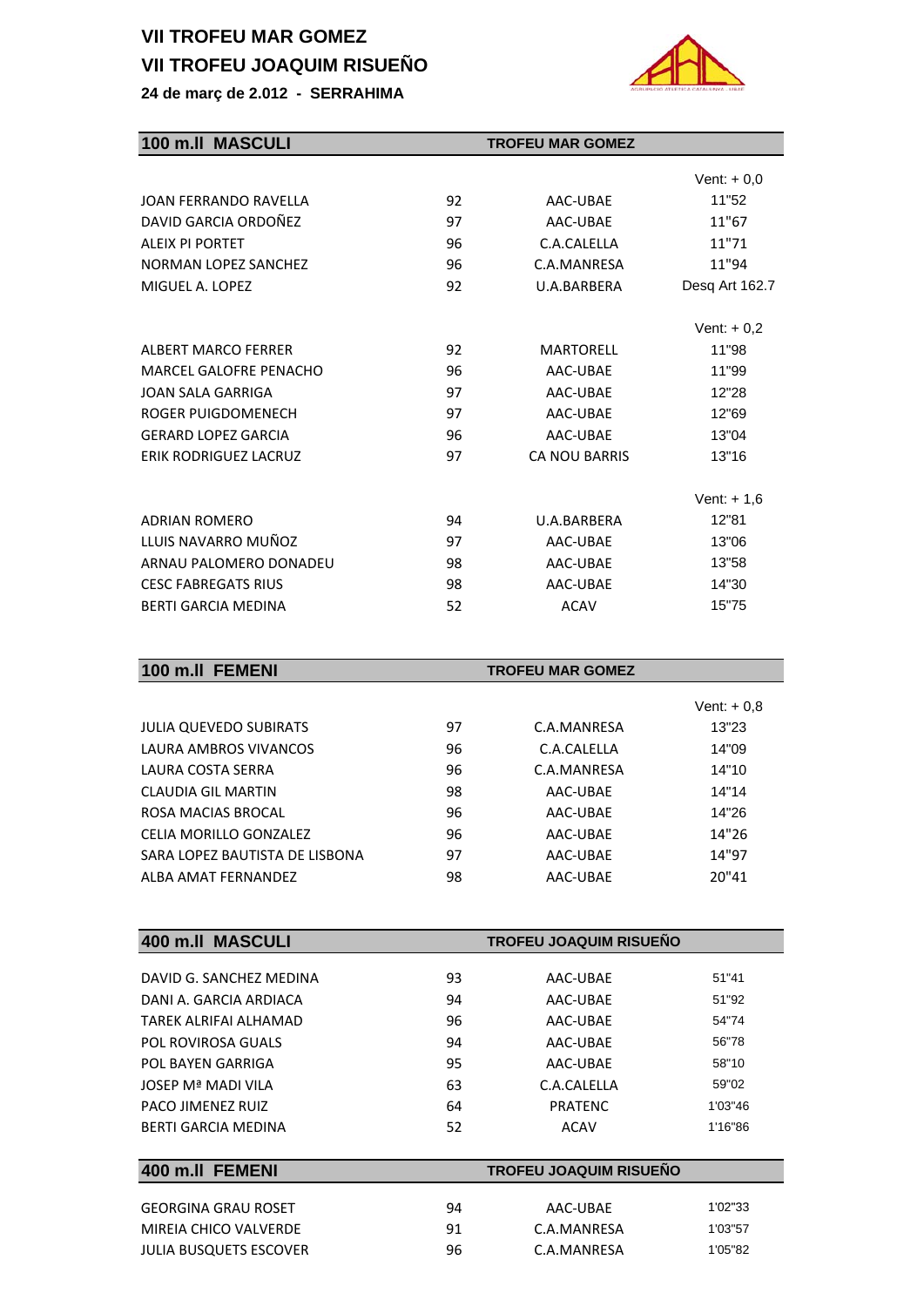# **XVIII TROFEU DE MARXA ATLÈTICA ROSSEND CALS VII TROFEU MAR GOMEZ VII TROFEU JOAQUIM RISUEÑO**



**24 de març de 2.012 - SERRAHIMA**

| LLARGADA MASCULINA             | 1 <sup>0</sup>       | $2^{\circ}$         | 3 <sup>o</sup> | 4 <sup>0</sup> | 5 <sup>0</sup> | 6 <sup>0</sup> | <b>MARCA</b>   |                |              |
|--------------------------------|----------------------|---------------------|----------------|----------------|----------------|----------------|----------------|----------------|--------------|
| ALEIX PI PORTET                | 96                   | CALELLA             | 5.73           | X              | 5.66           | 5.94           | 5.95           | 5.88           | 5.95         |
| ALEX CODINA JIMENEZ            | 92                   | <b>UA BARBERA</b>   | 5.73           | 5.85           | 5.92           | 5.59           | 5.68           | 4.78           | 5.92         |
| <b>JOAN SALA GARRIGA</b>       | 97                   | AAC-UBAE            | X              | 5.65           | 5.76           | 5.43           | 5.56           | 5.67           | 5.76         |
| DAVID GARCIA ORDOÑEZ           | 97                   | AAC-UBAE            | 5.50           |                | 5.60           |                |                |                | 5.60         |
| FERRAN BATISTE SALA            | 63                   | <b>GAVA</b>         | 5.43           | 5.37           | 5.50           | 5.14           | 4.98           | 5.08           | 5.50         |
| <b>ARNAU RAYA</b>              | 95                   | <b>UA BARBERA</b>   | 5.22           | 4.88           | 5.11           | 4.96           | 4.84           | 5.01           | 5.22         |
| <b>SERGIO MARTIN ACOSTA</b>    | 81                   | <b>UNIVERSITARI</b> | 5.21           | 5.09           | 4.97           | 4.78           | 5.21           | 4.93           | 5.21         |
| <b>ERIK RODRIGUEZ LACRUZ</b>   | 97                   | <b>CANB</b>         | 5.16           | 4.41           | 5.04           |                |                |                | 5.16         |
| <b>ALBERT MARCO FERRER</b>     | 92                   | <b>MARTORELL</b>    | 5.15           | 5.00           | 5.08           |                |                |                | 5.15         |
| <b>MARCEL GALOFRE PENACHO</b>  | 96                   | AAC-UBAE            | 4.91           | 5.11           | 5.13           |                |                |                | 5.13         |
| ROGER PUIGDOMENECH             | 97                   | AAC-UBAE            | 4.72           | 5.08           | 4.74           |                |                |                | 5.08         |
| LLUIS NAVARRO MUÑOZ            | 97                   | AAC-UBAE            | X              | 4.93           | 4.98           |                |                |                | 4.98         |
| <b>ARNAU GOMAR BONET</b>       | 96                   | AAC-UBAE            | Χ              | 4.85           | 4.56           |                |                |                | 4.85         |
| ARNAU PALOMERO DONADEU         | 98                   | AAC-UBAE            | X              | 4.60           | 4.72           |                |                |                | 4.72         |
| <b>CESC FABREGAT RIUS</b>      | 98                   | AAC-UBAE            | 4.00           | 3.63           | 4.03           |                |                |                | 4.03         |
| <b>GERARD LOPEZ GARCIA</b>     | 96                   | AAC-UBAE            |                |                |                |                |                |                |              |
| <b>VENT LLARGADA MASCULINA</b> |                      |                     | 1 <sup>0</sup> | $2^{\circ}$    | 3 <sup>0</sup> | 4 <sup>0</sup> | 5 <sup>0</sup> | 6 <sup>o</sup> |              |
|                                |                      |                     |                |                |                |                |                |                |              |
| <b>ALEIX PI PORTET</b>         | 96<br><b>CALELLA</b> |                     |                |                |                | 0,9            | 0,6            | 0,5            |              |
| ALEX CODINA JIMENEZ            | 92                   | <b>UA BARBERA</b>   | 0,3            | 0,5            | 0,7            | 0,7            | 0,8            | 1,1            |              |
| <b>JOAN SALA GARRIGA</b>       | 97                   | AAC-UBAE            | 1,3            | 0,3            | 1,1            | 0.7            | 0,5            | 0,6            |              |
| DAVID GARCIA ORDOÑEZ           | 97                   | AAC-UBAE            | 0,2            |                | 0,8            |                |                |                |              |
| <b>FERRAN BATISTE SALA</b>     | 63                   | <b>GAVA</b>         | 0,2            | 0              | 0,5            | 0,7            | 0,8            | 0,7            |              |
| <b>ARNAU RAYA</b>              | 95                   | <b>UA BARBERA</b>   | 0,7            | 0,6            | 1,3            | 0,7            | 0,7            | 0,9            |              |
| SERGIO MARTIN ACOSTA           | 81                   | UNIVERSITARI        | 0,6            | 1              | 0,6            | 0,2            | 0,8            | 0,8            |              |
| ERIK RODRIGUEZ LACRUZ          | 97                   | <b>CANB</b>         | 0,8            | 0,8            | 0,4            |                |                |                |              |
| <b>ALBERT MARCO FERRER</b>     | 92                   | <b>MARTORELL</b>    | 0,4            | 0,8            | 0              |                |                |                |              |
| <b>MARCEL GALOFRE PENACHO</b>  | 96                   | AAC-UBAE            | $\mathbf{1}$   | 0,3            | 1,3            |                |                |                |              |
| ROGER PUIGDOMENECH             | 97                   | AAC-UBAE            | 1,2            | 0,6            | 1,6            |                |                |                |              |
| LLUIS NAVARRO MUÑOZ            | 97                   | AAC-UBAE            | 1,3            | 1,2            | 0,5            |                |                |                |              |
| <b>ARNAU GOMAR BONET</b>       | 96                   | AAC-UBAE            | 0,8            | 0              | 0,5            |                |                |                |              |
| ARNAU PALOMERO DONADEU         | 98                   | AAC-UBAE            | 0,6            | 0,4            | 0,6            |                |                |                |              |
| <b>CESC FABREGAT RIUS</b>      | 98                   | AAC-UBAE            | 0,7            | 0,5            | 0,8            |                |                |                |              |
| <b>GERARD LOPEZ GARCIA</b>     | 96                   | AAC-UBAE            |                |                |                |                |                |                |              |
|                                |                      |                     |                |                |                |                |                |                |              |
| <b>DISC CADET FEMENI</b>       |                      |                     | 1 <sup>0</sup> | $2^{\circ}$    | 3 <sup>o</sup> | 4 <sup>0</sup> | 5 <sup>o</sup> | 6 <sup>o</sup> | <b>MARCA</b> |
| <b>MERCE SERRA CHECA</b>       | 98                   | <b>GAVA</b>         | 23.35          | 28.48          | Х              | 26.29          | 26.04          | 28.19          | 28.48        |
| <b>LAIA VEGA VIDAL</b>         | 98                   | AAC-UBAE            | 27.02          | 18.92          | X              | х              | X              | 27.31          | 27.31        |
| IRINA PEÑA SANCHEZ             | 98<br>CORNELLA       |                     | 22.20          | 24.71          | 25.41          | х              | 19.64          | 22.59          | 25.41        |
|                                |                      |                     |                |                |                |                |                |                |              |
| <b>DISC FEMENI</b>             |                      |                     | 1 <sup>0</sup> | $2^{\circ}$    | 3 <sup>0</sup> | 4 <sup>0</sup> | 5 <sup>o</sup> | $6^{\circ}$    |              |
| <b>MARINA MUZAS PEREZ</b>      | 94                   | <b>UGE BADALONA</b> | X              | 44.54          | 43.78          | X              | X              | 41.61          | 44.54        |
| ANDREA ALARCON SANCHEZ         | 94                   | AAC-UBAE            | X              | X              | 34.66          | 36.57          | 31.51          | 37.38          | 37.38        |
| <b>MARTA BUSQUETS DE JOVER</b> | 95                   | <b>UGE BADALONA</b> | 22.71          | 25.27          | 24.73          | 24.95          | 25.01          | 27.55          | 27.55        |
|                                |                      |                     |                |                |                |                |                |                |              |